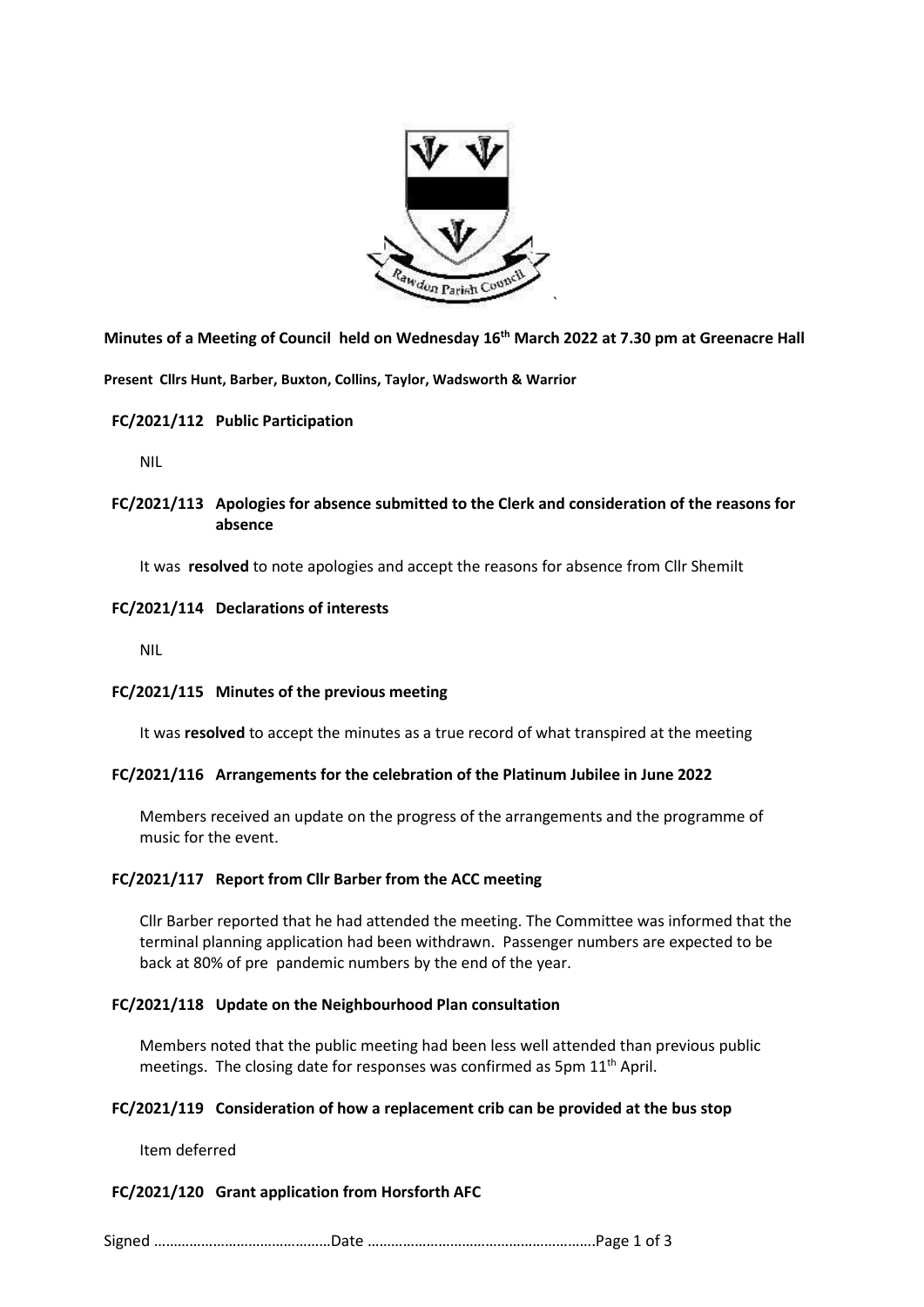Item deferred pending further information from applicant

#### **FC/2021/121 Purchase of Young Achiever medals**

It was **resolved** to approve the purchase of 50 Young Achiever medals at a cost of £192.50

#### **FC/2021/122 Year to date finance report**

Members reviewed the report and noted that due to the unplanned election costs the financial year would end with a small deficit.

#### **FC/2021/123 Approval of payments in accordance with the schedule of payments**

It was **resolved** to make the following payments

| Payroll                   | 1669.17 |
|---------------------------|---------|
| <b>First Aid Training</b> | 900.00  |
| Medals                    | 192.50  |
| Payroll Software          | 70.80   |
| SSL certificate           | 60.00   |
| Newsletter printing       | 530.00  |
| room hire                 | 72.00   |
| By-election               | 5684.34 |
| Stamps                    | 510.00  |
| Hi-Viz                    | 283.68  |
| Total                     | 9972.49 |

## **FC/2021/124 Designation of CIL funds for the purchase of 2 further SID units**

Having considered the Council's year end financial position and reserves balances it was **resolved** to designate £3500 for a SID unit to be placed on Over Lane

## **FC/2021/125 Reports of matters that members and the Clerk would like to draw to the attention of Council. Such matters to be noted on appropriate agenda.**

Invitation to Parish Council Meeting for representatives of the Greenacre Hall Management Committee

Santa's Sleigh purchase @£200

Cllr Shemilt has arranged for the repainting of the climbing frame at Jubilee Hall Play Area using MICE funds

#### **FC/2021/126 Exclusion of press and public for the next item of business**

It was **resolved** to exclude press and public in accordance with the Public Bodies (Admission to Meetings) Act 1960 S1 for consideration of the next items of business as the subject for discussion relates to staff employment.